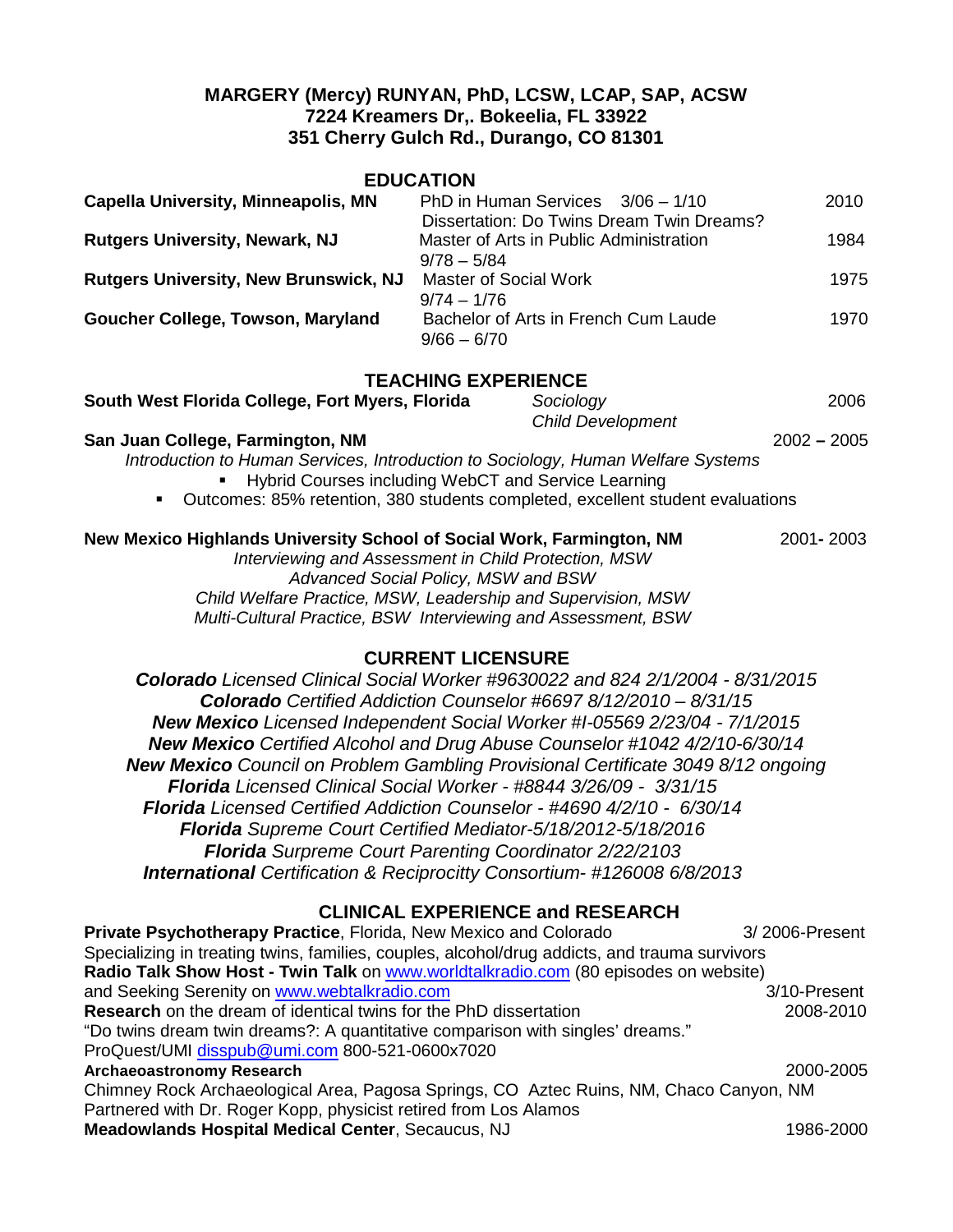| <b>MARGERY (Mercy) RUNYAN</b>                                                              | <b>PAGE 2</b> |
|--------------------------------------------------------------------------------------------|---------------|
| <b>HUMAN SERVICES EXPERIENCE</b>                                                           |               |
| <b>New Jersey Department of Human Services</b>                                             | 1980-2000     |
| Commissioner's Representative to Union, Hudson and Bergen Counties                         |               |
| Coordinated seven State divisions, served on county advisory boards, wrote and interpreted |               |
| policy, allocated funds, and negotiated contracts                                          |               |
| New Jersey Division of Youth and Family Services, Newark, NJ                               | 1975-1980     |
| Contract Administrator, Child Abuse Caseworker                                             |               |
| Cape Cod Head Start, Hyannis, Massachusetts Family Worker                                  | 1971-1973     |
| Philadelphia Opportunities Industrialization Center, Philadelphia, PA                      | 1970-1971     |
| VISTA Volunteer, Community Organizer                                                       |               |

## **WILDERNESS EXPERIENCE**

Mesa Verde National Park, Retail Associate, Mancos, CO May 2002 - August 2002

• Trained in Native American Rug and Jewelry Design and Symbols San Juan Mountains Association, Durango, CO **COLL CONCOCOL** COCTOBER 2000 - Summer 2004

- Cultural Site Steward responsible for documenting condition of cultural sites and surrounding trails
- Wilderness Information Specialist responsible for educating consumers on Leave No Trace
- Tour Guide at Chimney Rock Archeological Area, Pagosa Springs, Colorado; 100 tours

## **PROFESSIONAL DEVELOPMENT**

- Certified in Feeding Your Demons and Chod by LamaTsultrim Allione,Tara Mandala, CO 4/22/08
- **Hypnosis** Basic and Intermediate: American Society for Clinical Hypnosis
- **Addiction** Florida Addiction Institute 155 credits
- Substance Abuse Professional for Federal Department of Transportation Cert#09400829 8/29/2017
- **American Red Cross Disaster Assistance and Family Services Wilderness First Responder**
- National Marriage Seminars-Gottman Institute 6/8/13

# **PROFESSIONAL MEMBERSHIPS AND CREDENTIALS**

- National Association of Social Workers/Private Practice Section; Academy of Certified SWers
- International Twin Association; Twinless Twins International; International Society for Twin Studies
- American Association of Experts in Traumatic Stress; National Crisis Center Diplomate
- American Society for Clinical Hypnosis; Basic and Intermediate Training completed
- American College of Forensic Examiners Certified Master Forensic Social Worker

## **HONORS AND AWARDS**

- Honored by Governor Christie Todd Whitman, Governor of NJ for 25 years of service
- Honored by Bergen and Hudson Counties in NJ for excellent service as a State Representative

# **INTERNATIONAL/CULTURAL EXPERIENCE AND LANGUAGE SKILLS**

- Studied abroad with Sweet Briar Junior Year in Paris in University of Paris for one year
- Conversant in French
- Traveled to China (one month), Russia (one month), South Africa (one month)
- England, Italy, Spain, Northern Africa
- Experienced with Haitian, Puerto Rican, Black, Navajo, Jacarillo Apache, Ute, Mexican, and